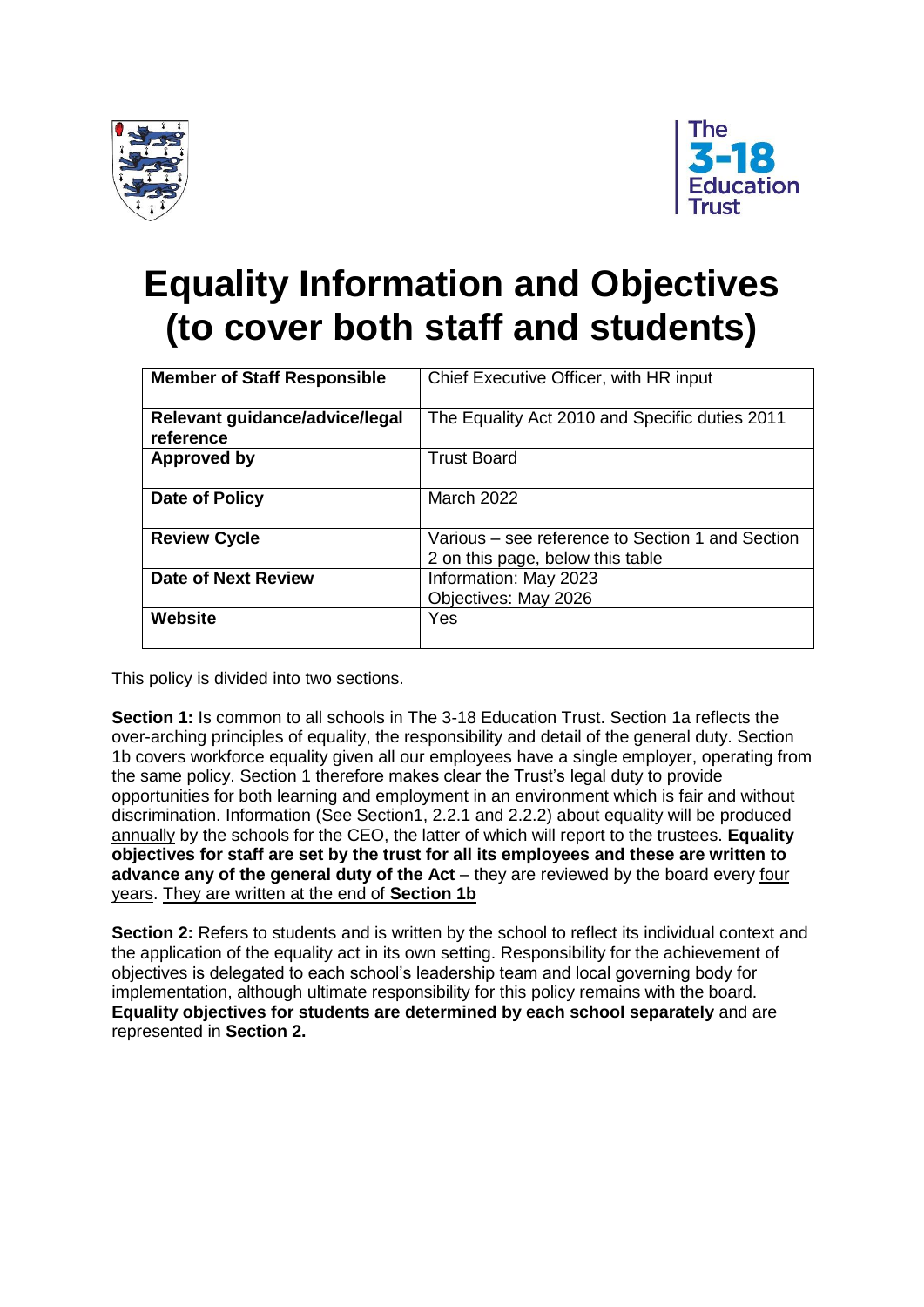# **Section 1a:**

# **1.1 Statement of Intent**

The 3-18 Education Trust is committed to equality and to valuing and celebrating diversity. We actively support practices that promote genuine equality of opportunity for all staff and young people, and by doing so we are committed to being a fully inclusive community.

We aim to be a community where everyone is treated fairly and with respect. We want everyone to reach their full potential, and we recognise that for some people extra support is needed to help them to achieve and be successful.

The Public Sector Equality Duty (PSED), introduced under the Equality Act 2010, applies to public sector bodies, including maintained schools and academies. The legislation states that a listed authority must comply with both a general duty and with specific duties as set out in the Equality Act 2010. We take our legal duties on equality seriously. We welcome our general duty under the Equality Act 2010 to eliminate discrimination, to advance equality of opportunity and to foster good relations.

These general duties are:

- **To eliminate discrimination, harassment, victimisation** and any other conduct that is prohibited. In relation to students, schools may seek to meet this aim by monitoring admissions, exclusions, attendance and prejudice related incidents. In respect of staff, the trust achieves this by ensuring that there are appropriate employment policies in place.
- **To advance equality of opportunity** between groups/people who share a relevant protected characteristic and groups/people who do not share it, by considering the need to remove or minimise disadvantage, by taking steps to meet different needs, and by encouraging participation when it is disproportionately low.
- **To foster good relations** between groups/people who share a relevant protected characteristic and groups/people who do not share it.

We fully understand the principle of the Act and the work needed to ensure that those with protected characteristics are not discriminated against and are given equality of opportunity.

# **Definition of Protected Characteristics:**

Decision makers at each school are aware of the duty to have 'due regard' when making decisions or taking action and must assess whether it has implications for people with a particular Protected Characteristic, listed below:

- Age;
- Disability
- Gender reassignment;
- Marriage and civil partnership (for employees).
- Pregnancy and maternity;
- Race.
- Religion and belief;
- Sex;
- Sexual orientation: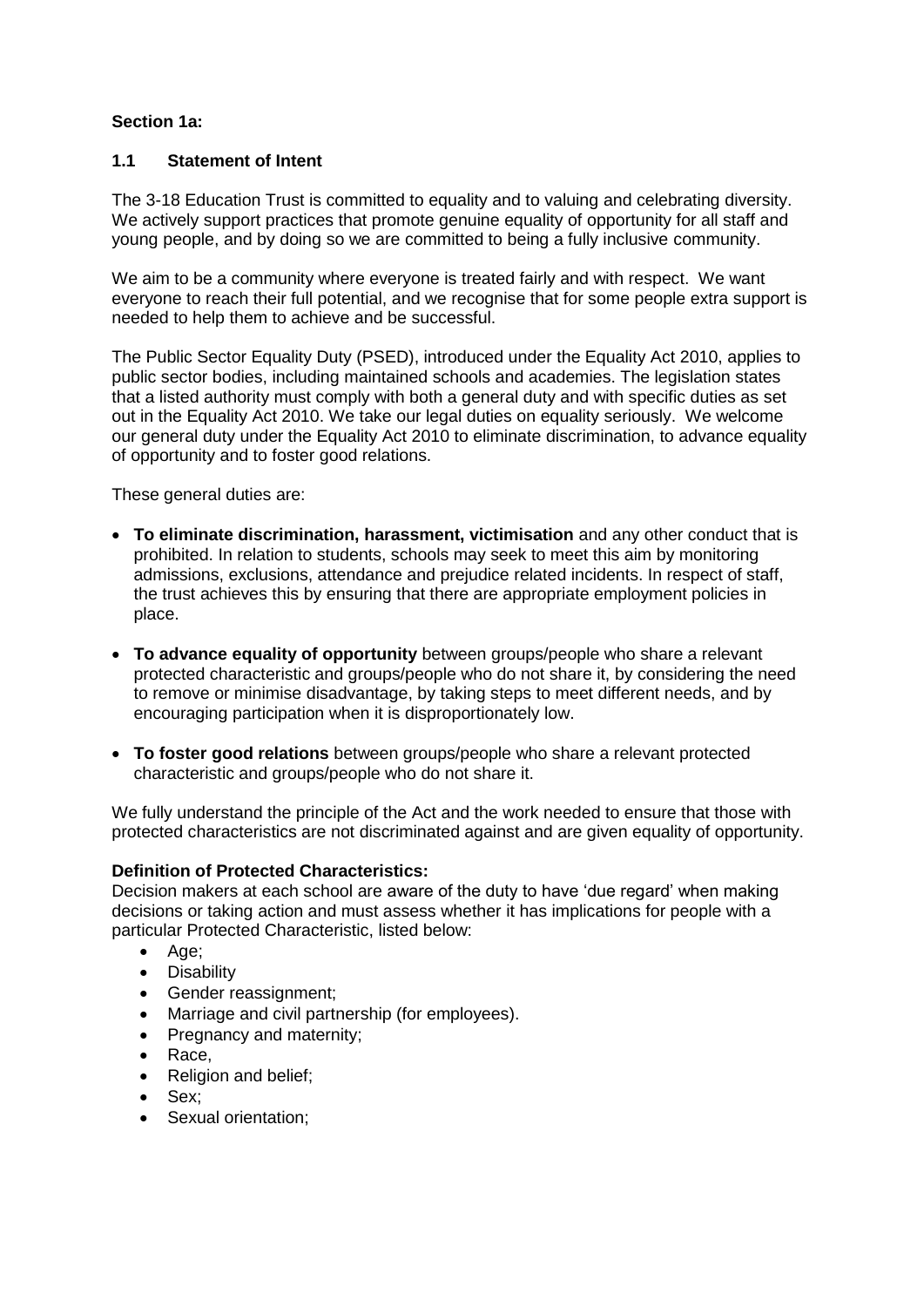# **Purpose of the Policy:**

To demonstrate how the trust is compliant with Equality Act 2010 (Specific Duties) Regulations 2011 and to prepare and publish equality objectives.

# **Scope of the Equality Information & Objectives Policy:**

- A statement of the trust's commitment to meeting its equality duty to all staff (Section 1b) and all students (Section 2) which indicates school-specific detail.
- This detail will include a description of school measures in place to meet the general duties of the Act.
- A set of equality objectives.

#### **1.2 Roles and responsibilities**

### **1.2.1 The board of trustees:**

- ensures that the equality information as set out in this statement is published and communicated throughout the trust - to the LGB, staff, pupils and parents, and that the equality objectives are reviewed and updated at least once every 4 years.
- delegates responsibility for monitoring the achievement of the objectives on a daily basis to the headteacher of each school

#### **1.2.2 The local link governor for equality:**

- meets with the designated member of staff for equality annually and other relevant staff members, to discuss any issues and how these are being addressed.
- ensures they are familiar with all relevant legislation and the contents of this document.
- attends appropriate equality and diversity training.
- reports back to the Headteacher/LGB (on student matters) or CEO (on workforce or student matters who will report back to the Board).

#### **1.2.3 The headteacher/designated member of staff for equality:**

- has overall responsibility for the daily implementation of equality practices and should have due regard as to how the school's decisions impact upon equality.
- promotes knowledge and understanding of the equality objectives amongst staff and pupils.
- monitors success in achieving the objectives and reports back to governors.
- identifies and delivers training if required.

#### **1.2.4 All staff across the trust**

All staff and volunteers in the Trust share responsibility for discouraging examples of discrimination that they observe within the workplace and for advancing the general duty. Therefore, all staff across the trust are expected to have regard to this document and to work to achieve the objectives set out below.

#### **2. General duty**

#### **2.1 Eliminating discrimination**

The trust is aware of its obligations under the Equality Act 2010 and complies with non-discrimination provisions. Where relevant, our policies include reference to the importance of avoiding discrimination and other prohibited conduct.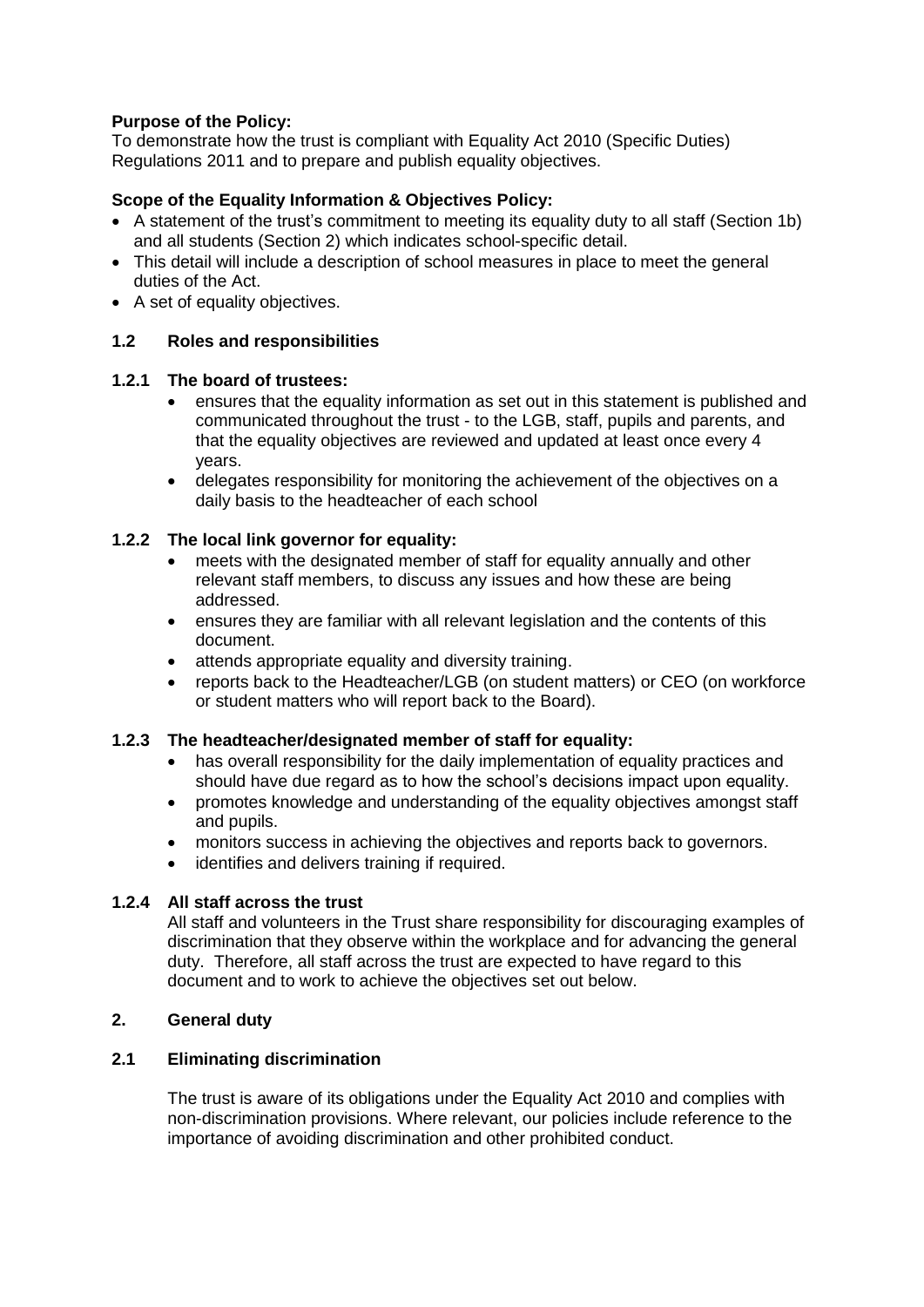When the equality information is published, trustees, local governors all staff are regularly reminded of their responsibilities under the Equality Act. This is minuted.

New staff receive training on the Equality Act as part of their induction; it is the decision of the school to provide refresher training as and when required. staff receive refresher training.

Each school has a designated member of staff (who may be the headteacher) for monitoring equality issues, and an equality link local governor. They regularly liaise regarding any issues and make senior leaders and local governors aware of these as appropriate.

# **2.2 Advancing equality of opportunity (at both trust and school level)**

As set out in the DfE guidance on the Equality Act, the trust aims to advance equality of opportunity by:

- removing or minimising potential disadvantages suffered by people, which are connected by a particular characteristic they have.
- taking steps to meet the particular needs of people who have a particular characteristic.
- encouraging people who have a particular characteristic to participate fully in any activities (e.g. encouraging all pupils to be involved in the full range of school societies).

#### **2.2.1 Publishing information**

In addition to placing this policy on our web-site (and others which refer to equality) we make implicit and explicit reference throughout our schools and in our trust operations and strategic plans, to our focus on inclusion and equality. The School Development Plans and Trust strategy are available to reference on our school or trust web-site for the trust and for each school. It is possible to access retrospective data on student's performance about each school in this respect by referring to [https://www.gov.uk/school-performance-tables.](https://www.gov.uk/school-performance-tables)

Should a school wish to publish data about equality and inclusion, we will make sure that with any data we publish to show how we meet our equality duties, individual staff or pupils will not be identifiable. This means we may suppress some data if it relates to a very small number of staff or pupils to preserve their confidentiality.

#### **2.2.2.1 Students**

We fulfil our Public Sector Equality Duty by:

- Reviewing pupil progress and attainment data, particularly from identified subgroups; this data informs intervention strategy
- Mentoring and enrichment programmes.
- PSHE programmes, including tutor sessions, assemblies and celebrations involving students.
- Data and information **published** on our websites, including; Pupil Premium, Covid catch-up and SEN reports.
- School Development Plan (web-site)
- Governing Body reports and minutes (web-site)
- SEND information report and SEND policy (web-site)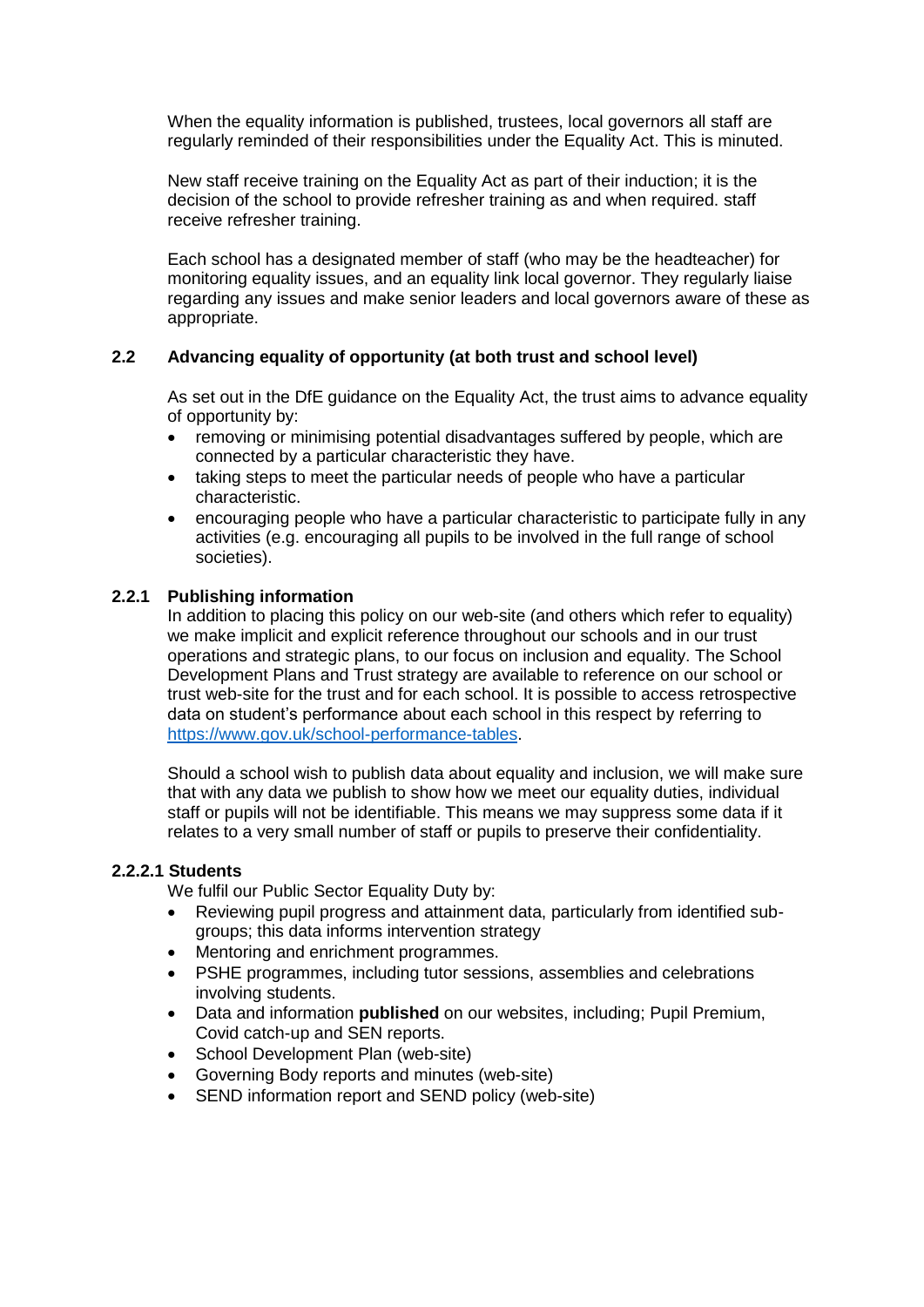# **2.2.2.1 Staff**

We will consider how our activities as an employer affect staff with protected characteristics. We fulfil our Public Sector Equality Duty by:

- Equality impact needs assessment
- Policies that are in place across the trust
- Valued worker scheme
- Being an equal opportunities employer
- **•** Being 'Disability confident committed '
- Gender pay-gap reporting **published** on our web-site
- Flexible working policy
- Staff well-being programmes (which have elements which are specific to each school and other parts which are specific generic across the trust).
- Policies and programmes in place to address equality concerns from staff
- Addressing information from staff surveys

The Government Equalities Office also provides guidance on suggested information to publish and these may be made available on request.

#### **2.3 Fostering good relations**

The trust aims to foster good relations between those who share a protected characteristic and those who do not share it by:

- Promoting celebration of difference, friendship and understanding of a range of religions and cultures through different aspects of the curriculum. This includes teaching in RE, citizenship and personal, social, health and economic (PSHE) education, but this may occur in other areas.
- Holding assemblies to address relevant issues.
- Encouraging pupils to contribute to their local community.
- Encouraging and implementing initiatives to deal with tensions between different groups of pupils within each school. All pupils are encouraged to participate in their schools' activities. Schools may also work with parents/carers to promote knowledge and understanding of different cultures.

Further evidence of each school's actions is in Section 2

#### **2.4 Links with other policies/documents**

This document links to the following policies:

- Accessibility plan
- Risk assessment
- Behaviour
- Suspensions and Exclusions
- School/Trust development plan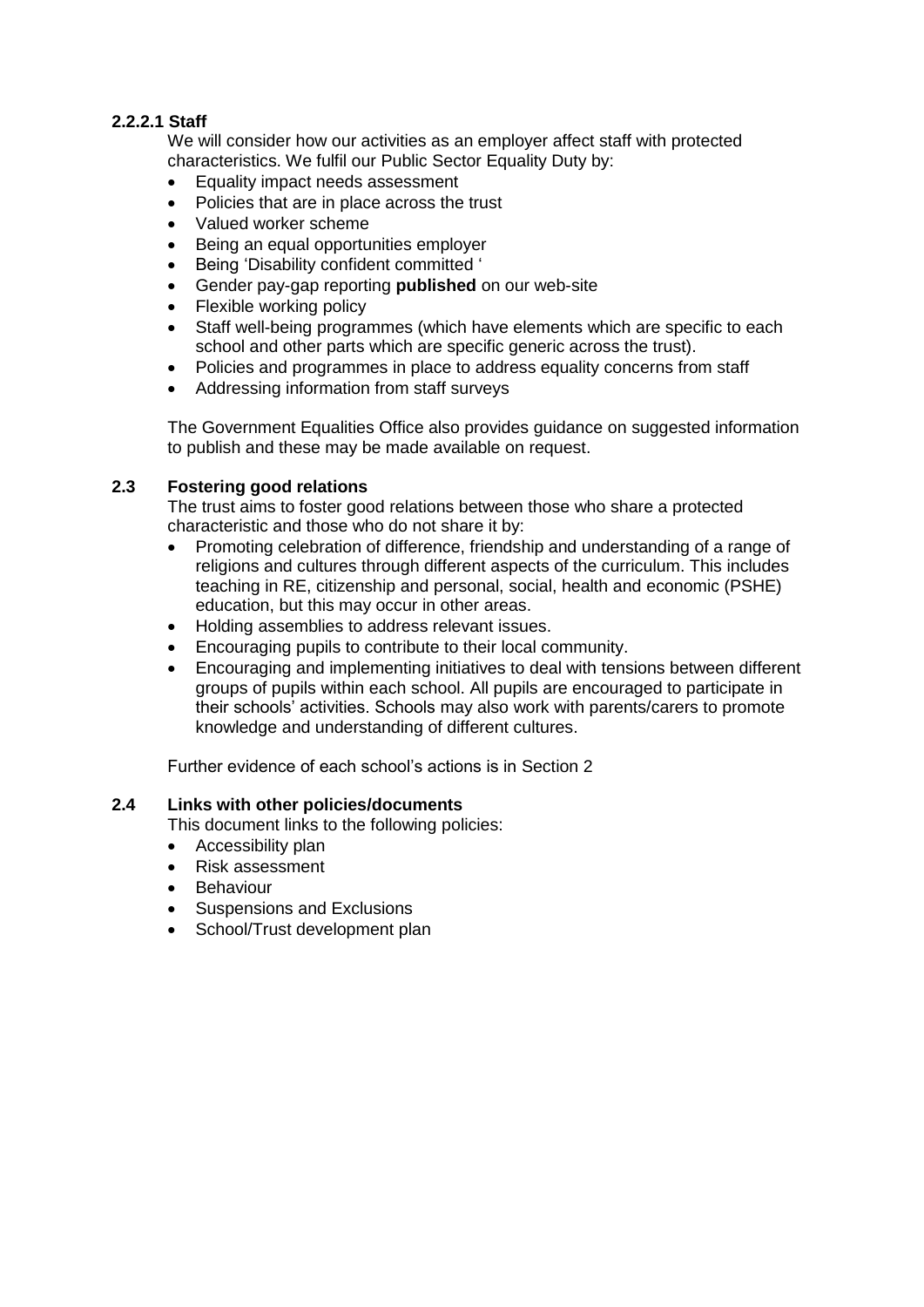# **Section 1b: Workforce.**

This section of the policy has been approved by

- National Education Union
- National Associations of Schoolmasters Union of Women Teachers
- National Association of Head Teachers
- Association of School and College Leaders
- Unison
- GMB

As the employer, the Trust has a legal duty to provide opportunities for both learning and employment in an environment which is fair and without discrimination. The Trust will:

- Create an environment in which individual differences and the contributions of all staff are recognised and valued.
- Provide every employee with a working environment that promotes dignity and respect for all, where employees feel able to challenge behaviour and attitudes which are contrary to the policy.
- Ensure that no form of intimidation, bullying or harassment will be tolerated and cases will be dealt with swiftly and fairly. The Bullying and Harassment Policy is available to complainants and the Disciplinary Policy may be instigated against perpetrators.
- Ensure training, development and progression opportunities are available to all staff.
- Review all its employment practices and procedures to ensure fairness.

Decision makers at each school must be aware of the duty to have 'due regard' when making decisions or taking action and must assess whether it has implications for people with a particular Protected Characteristic. Equality implications should be considered when policies or decisions are being made, and should be kept under review, for example through the use of standard Equality and Social Inclusion Impact Assessments (Appendix C).

Additionally, it is also unlawful to discriminate on the grounds of trade union membership or non-membership, part time or fixed term contract status and past unrelated convictions. Definitions of the Protected Characters and types of discrimination are shown at Appendix A.

#### **1.1 How to Resolve Difficulties**

The headteacher/CEO is responsible for preventing employees from suffering discrimination in the workplace. Employers are ultimately responsible for any discrimination which takes place by their employees, regardless of the employer's knowledge or approval. The Headteacher/CEO must also ensure that their staff are not harassed by a third party. It is important therefore that the Headteacher/CEO ensures that all staff and volunteers are aware of the policy.

#### **1.1.1 Internal issue.**

If an employee raises a grievance because either they are subject to discrimination by a member of staff, or because they have witnessed discrimination directed towards another person by a member of staff, they should be able to access, or request a copy of the Trust's Bullying and Harassment Policy from the Headteacher. The complainant will have the option of pursuing either the informal or formal route.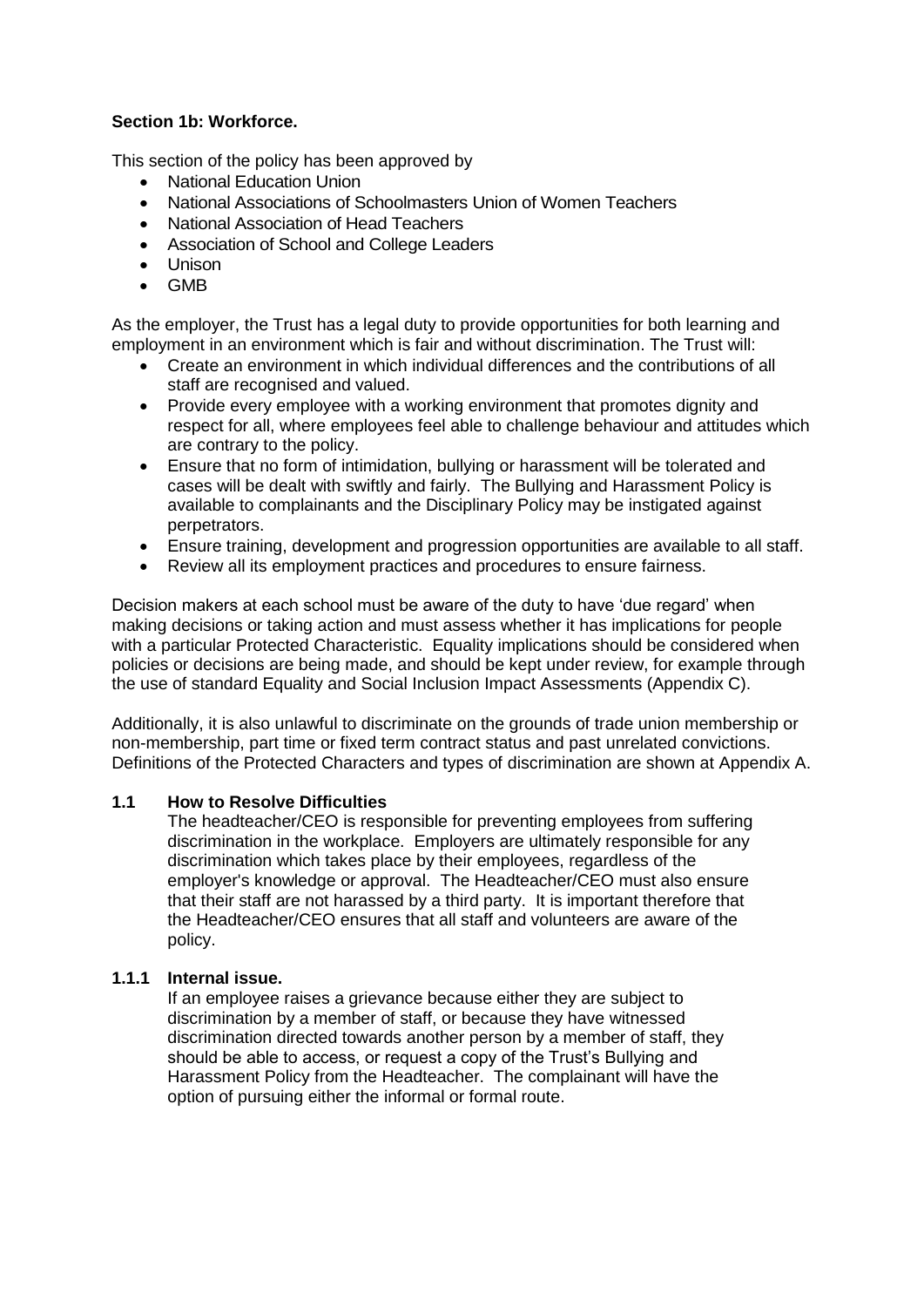In cases where an employee's conduct falls short of the required standard, the disciplinary procedure may be invoked. The disciplinary procedure is the means by which rules are observed and standards are maintained. In cases where the misconduct is minor, it may be dealt with through the informal route. However, in cases where the informal route has not had the desired effect or the misconduct is considered too serious, the formal route should be followed. Certain acts such as a serious breach of the Trust's adopted Workforce Equality Policy, including any form of unlawful discrimination, victimisation, bullying or harassment of pupils or colleagues may constitute gross misconduct which may lead to dismissal.

#### **1.1.2 External issue**

If a complainant raises a grievance because either they have been subject to discrimination by a third party, or because they have witnessed discrimination directed towards another person by a third party they should be able to access the Bullying and Harassment Policy.

Where a third party complainant raises a grievance because either they have been subject to discrimination by an employee, or because a third party has witnessed discrimination directed towards another person by an employee they should access the School's Complaints Procedure.

#### **2. How to identify and act on Hate Crime**

Hate crime is an offence committed against a person or property motivated by the perpetrator's hostility and prejudice towards people because they are seen as being different. By working together schools should try to meet their equality and diversity obligations, particularly in seeking to eliminate discrimination, harassment and victimisation. In addition, working together aims to encourage social inclusion and promotes a resilient and caring society. The Hate Crime Reporting protocol with website links attached at Appendix B. The website links are also shown below. <https://www.shropshire.gov.uk/crime-and-criminal-justice/report-a-hate-crime/> <https://www.shropshire.gov.uk/media/1541542/Hate-crime-reporting-form.pdf>

#### **3. Recruiting and Employing People Fairly**

The Trust will make sure that we provide equality of opportunity to all in preemployment and employment. We will:

- demonstrate an open and transparent approach to recruitment.
- ensure that recruitment decisions are made using pre-agreed objective criteria.
- seek to appoint the most suitable applicant for the job based on merit.
- ensure the recruitment and selection process conveys a positive image of the school/academy and portrays the school/academy as an employer of choice.
- demonstrate commitment to employ, retain and develop the abilities of disabled people, for example through achievement of the Disability Confident Scheme.
- ensure that the recruitment and selection of staff are conducted in a professional, timely and responsive manner and in compliance with current employment legislation.
- provide appropriate training, development and support to those involved in recruitment and selection activities in order to ensure the recruitment of employing people is fair and legally compliant.
- treat all applicants fairly, equitably and efficiently, with respect and courtesy, aiming to ensuring that the applicant experience is positive, irrespective of the outcome.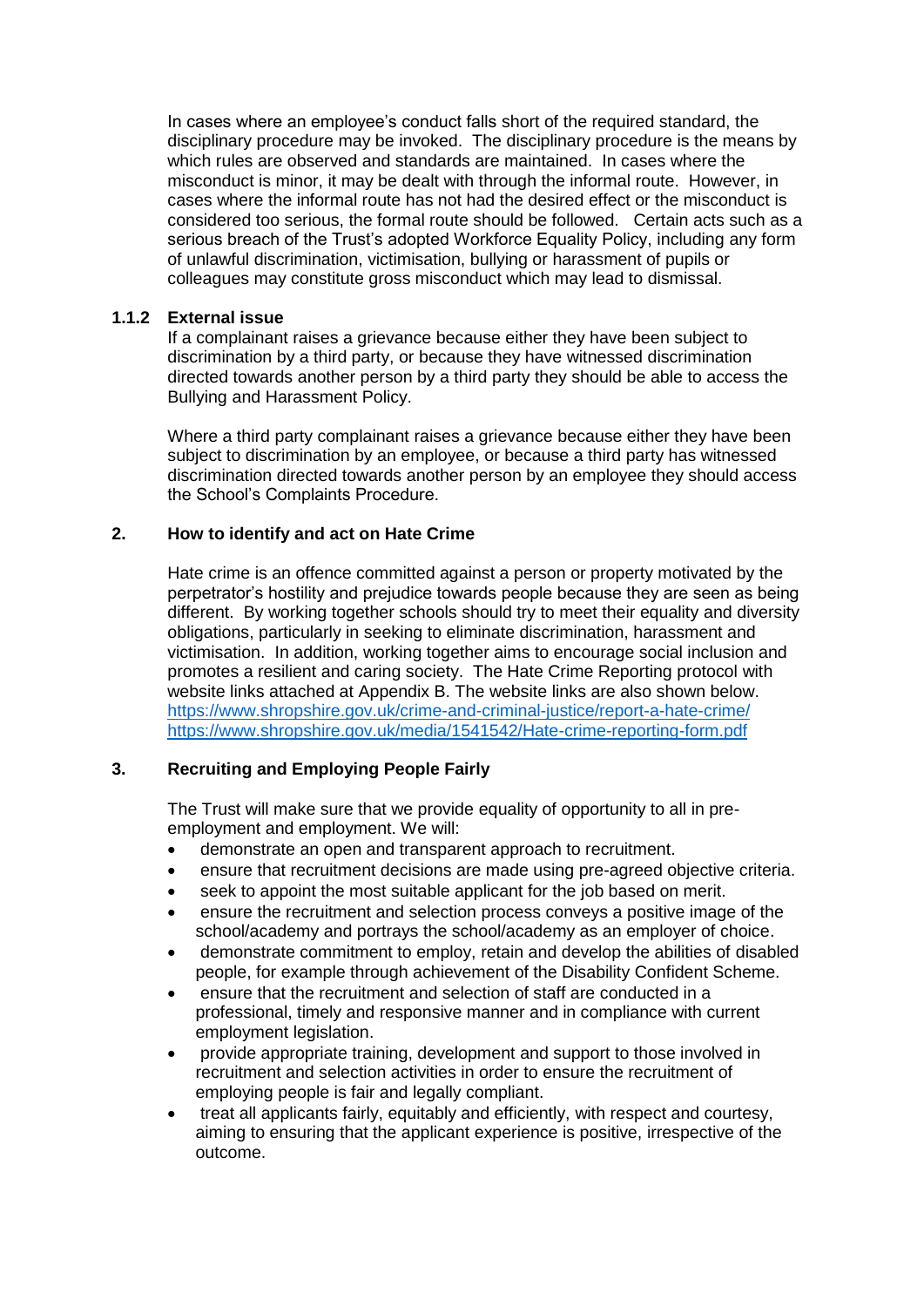- ensure that if any member of staff involved in the recruitment process is related to, or has a close personal relationship with an applicant then they are not involved in the recruitment process at any point. This includes, but is not restricted to, restructures, ring-fencing, decisions about post-creation and job description content.
- ensure that all documentation relating to applicants will be treated confidentially and kept securely in accordance with the Trust's Data Protection Policy.

Schools should not as a matter of course require job applicants to complete a medical questionnaire as part of the application procedure. Health related questions should only be asked if they are intrinsic to a function of their work, i.e. ensuring applicants for a PE teaching post have the physical capability to carry out the duties.

#### **4. Training and Development**

During training sessions, the Trust will identify good equality practice and include guidance around discrimination, harassment or victimisation as appropriate. When selecting candidates to attend training, the Trust will ensure that selection is free from discrimination. The Trust will identify equality objectives around training and development.

#### **5. Promotion and Determining Pay**

All promotion and pay decisions must be open, transparent and fair. All decisions must be objectively justified. The Trust will follow the Department for Education advice regarding equalities consideration as part of the appraisal and pay determination process.

#### **6. Monitoring and Review Arrangements**

The HR Manager, in conjunction with the CEO, will monitor the outcomes and impact of this policy/procedure on an annual basis.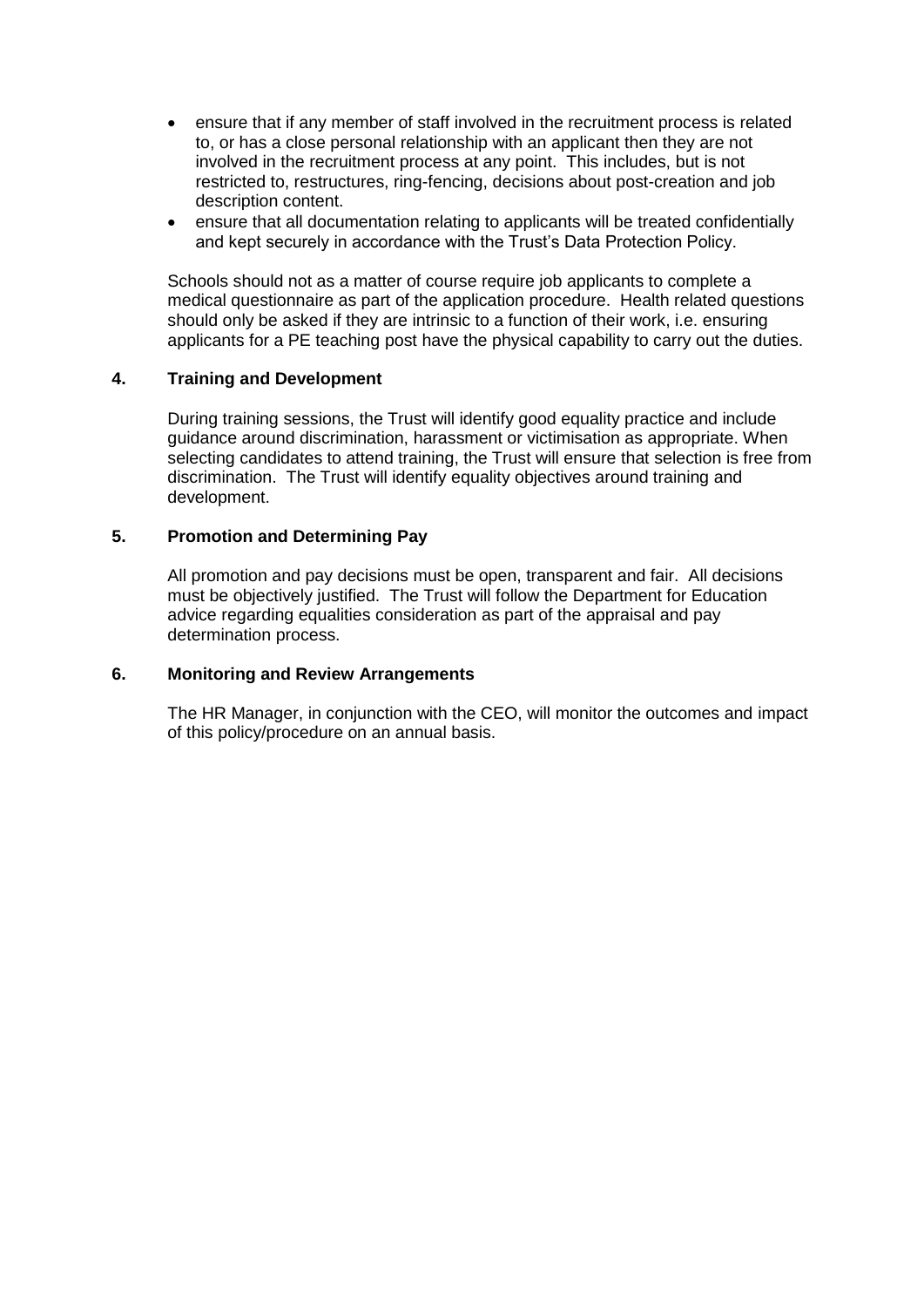# **7. Objectives & Specific Actions**

| <b>Objectives</b>                                                                                                                                     | <b>Specific actions</b>                                                                                                                                                                                                                   | Led by:                              | <b>Target</b><br>date |
|-------------------------------------------------------------------------------------------------------------------------------------------------------|-------------------------------------------------------------------------------------------------------------------------------------------------------------------------------------------------------------------------------------------|--------------------------------------|-----------------------|
| Undertake an annual analysis<br>of recruitment data and trends<br>with regard to race, gender<br>and disability and report this to<br><b>Trustees</b> | Gather data from<br>$\bullet$<br>schools<br>Present report with<br>$\bullet$<br>actions<br>Shape strategy<br>٠<br>moving forwards                                                                                                         | <b>HR Services</b><br>Coordinator    | December<br>2022      |
| Train all members of staff and<br>governors/trustees involved in<br>recruitment and selection on<br>equal opportunities and non-<br>discrimination.   | Develop and deliver<br>$\bullet$<br>training<br>Evaluation of<br>$\bullet$<br>training                                                                                                                                                    | HR Manager &<br>Senior HR<br>Officer | April 2023            |
| Endeavour to ensure that the<br>staff body and representation<br>of staff in leadership roles<br>is reflective of the local<br>community              | Ensure recruitment<br>$\bullet$<br>and promotional<br>material include<br>contributions from<br><b>BAME</b> staff<br><b>Training stated</b><br>$\bullet$<br>above<br>Link with BAME Ed<br>$\bullet$<br>Network for advice<br>and guidance | <b>HR Manager</b>                    | April 2026            |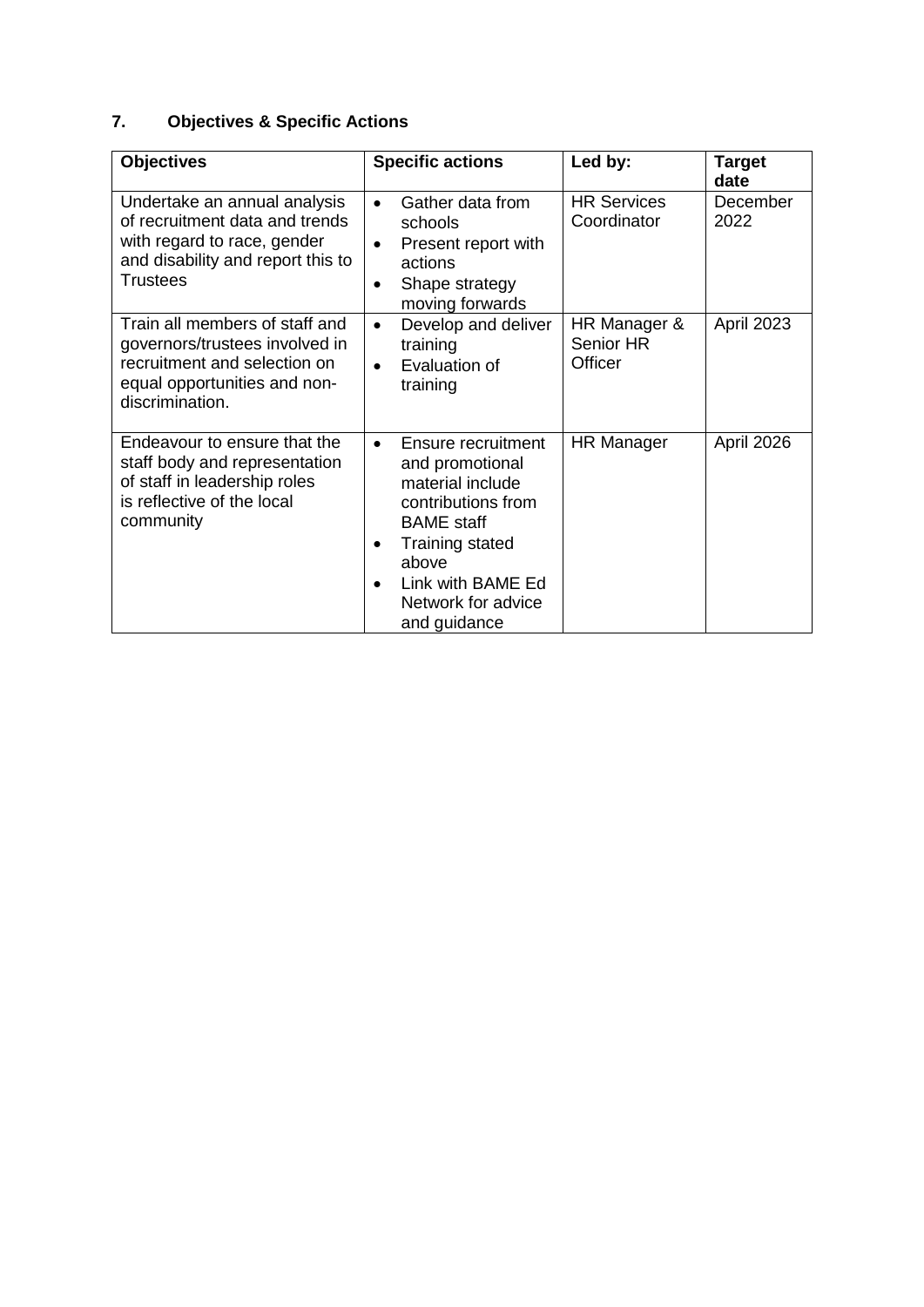# **Section 2:**

The following information demonstrates how we comply and achieve our Public sector Equality Duty at Thomas Adams School.

Workforce Equality Objectives:

- Undertake an annual analysis of recruitment data and trends with regard to race, gender and disability and report this to Trustees
- Train all members of staff and governors/trustees involved in recruitment and selection on equal opportunities and non-discrimination
- Endeavour to ensure that the staff body and representation of staff in leadership roles is reflective of the local community

Objectives to be reviewed at least every 4 years to ensure compliance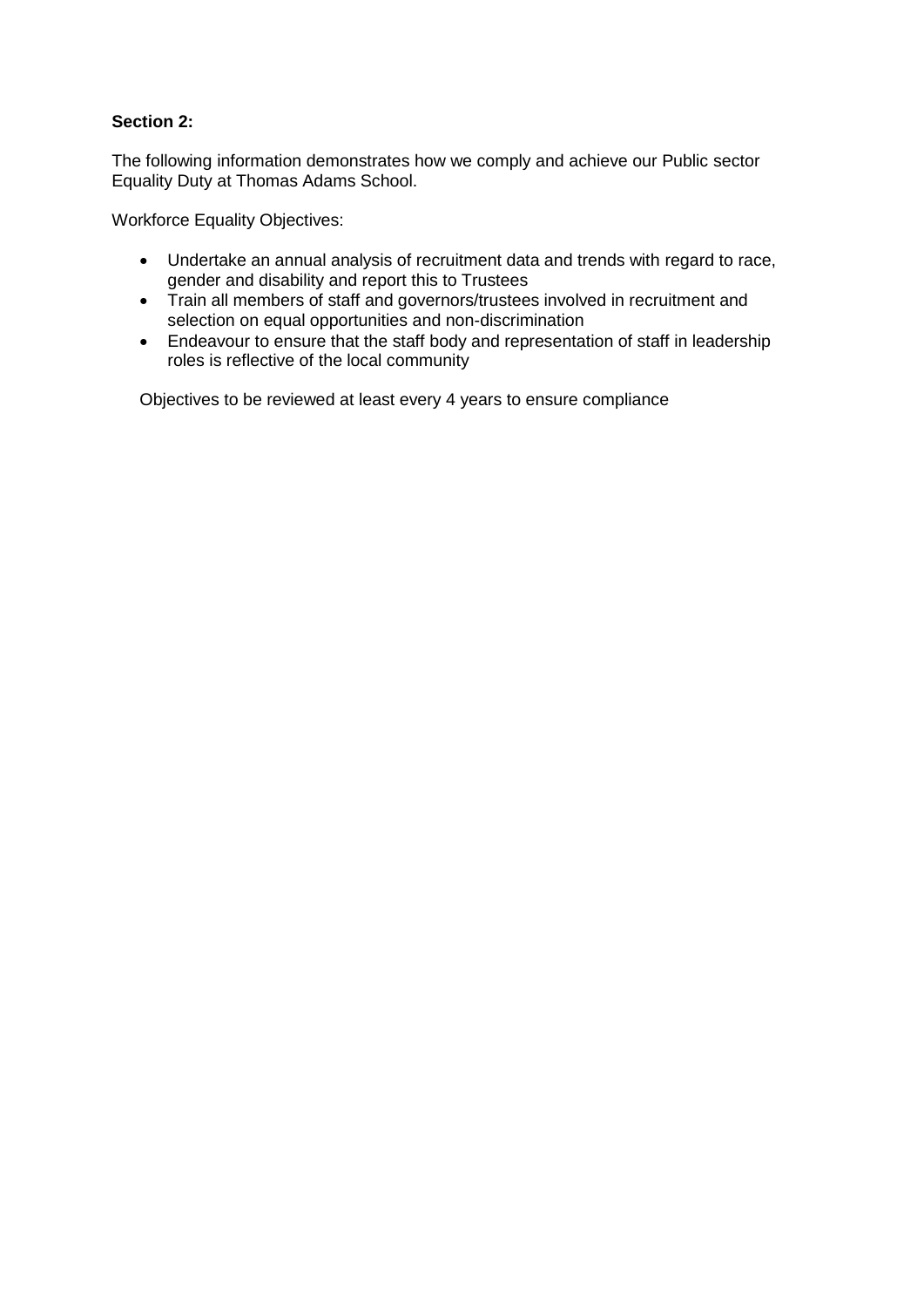#### **DEFINITIONS**

#### **The Protected Characteristics are as follows:**

#### **Age**

Discrimination directed at either 'young' or 'old' is likely to be unfair.

It is important to emphasise that employers are highly vulnerable if they decide not to interview any job candidates who have reached an age which they regard as an appropriate age for retirement. Employers should therefore interview all suitable candidates irrespective of age, focusing on their skills and ability to do the job rather than age alone.

#### **Retiring from work Dismissal**

Unless it can be objectively justified it is not permissible to dismiss someone on the grounds of retirement. Older workers (age 55 plus) can voluntarily retire at a time they choose and draw any occupational pension they are entitled to. Older workers may also request flexible retirement from age 55. Employers cannot force employees to retire or set a retirement age. It is advisable for the employee to contact their pension provider for further information regarding pension benefits.

Teachers Pensions<https://www.teacherspensions.co.uk/public/home.aspx> Local Government Pension Scheme<https://www.shropshirecountypensionfund.co.uk/>

#### **Work place discussions**

Whatever the age of an employee, discussing their future aims and aspirations can help an employer to identify their training or development needs and provide an opportunity to discuss their future work requirements.

For all employees these discussions may involve the question of where they see themselves in the next few years and how they view their contribution to the organisation. A useful exercise is to ask open questions regarding an employee's aims and plans for the short, medium and long term. Employers may find it useful to hold these discussions as part of their formal appraisal processes.

The outcome of any workplace discussions should be recorded and held for as long as there is a business need for doing so. A copy of the discussion should be given to the employee.

#### **Poor performance**

If an employee is performing poorly the employer should discuss this with them to establish a cause. Failure to address any poor performance with an employee because there is an expectation they will retire soon may be discriminatory. Employers should establish a reason for poor performance, setting improvement periods and agreeing what training, development and support would help the employee meet the required expectation. If levels are not improved an employee may be dismissed in accordance with the capability procedure.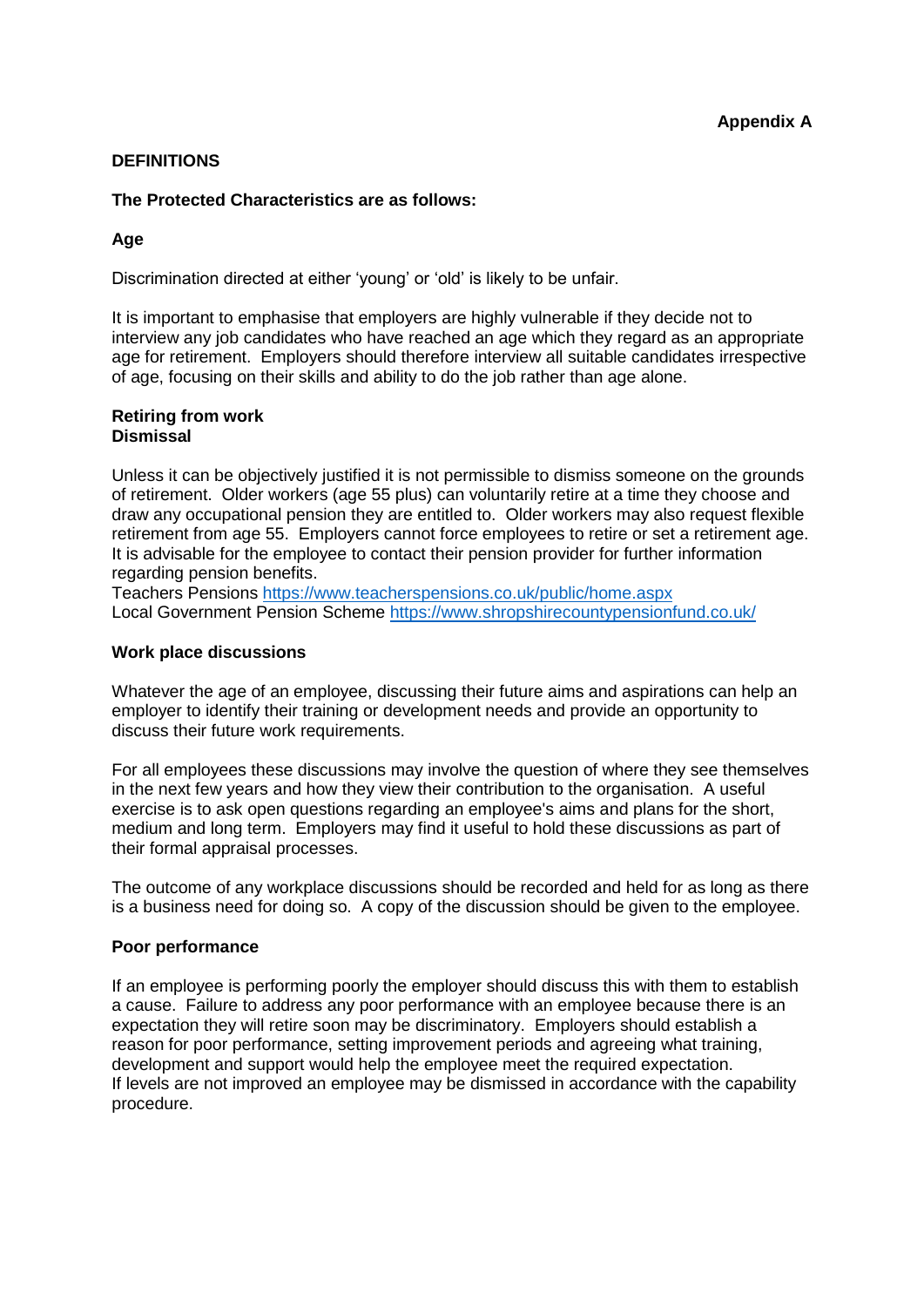Is the increase in annual leave based on length of service discriminatory? No, any increase in benefits during or before the  $5<sup>th</sup>$  year of service is not discriminatory, the increase in the annual leave is based on loyalty, rather than age.

# **Disability**

Is it unlawful to discriminate against workers because of a physical or mental disability or fail to make reasonable adjustments to accommodate a worker with a disability? Under the Equality Act 2010 a person is classified as disabled if they have a physical or mental impairment which has a substantial and long-term effect on their ability to carry out normal day-to-day activities. Day-to-day activities include things such as using a telephone, reading a book or using public transport.

If an employee has a disability that is making it difficult to work, employers should consider what reasonable adjustments they can make in the workplace to help or schedule an interview with the employee to discuss what can be done to support them. This could be as simple as supplying an adequate, ergonomic chair or power-assisted piece of equipment. Reasonable adjustments also include re-deployment to a different type of work if necessary. Further advice is contained in the Managing Attendance Policy and may be accessed through Occupational Health.

#### **Gender Reassignment**

Gender reassignment is a personal, social, and sometimes medical process by which a person's gender presentation (the way they appear to others) is changed. Anyone who proposes to, starts or has completed a process to change his or her gender is protected from discrimination under the Equality Act. An individual does not need to be undergoing medical supervision to be protected. So, for example, a woman who decides to live as a man without undergoing any medical procedures would be covered.

It is discrimination to treat transgender or gender fluid people less favourably for being absent from work because they propose to undergo, are undergoing or have undergone gender reassignment.

Support for individuals undergoing gender transitions:

Discuss with the transgender person how they would prefer information about their transition to be communicated to colleagues. Some transgender people may feel comfortable talking about their transition with colleagues, but others may prefer not to.

#### Confidentiality:

At a point agreed with the individual, all personal records should be changed to reflect the acquired name and gender. Access to personal records which indicate a person's previous gender should be retained only if necessary, and otherwise deleted or destroyed.

Employees should make sure that they consider the following:

- Telling people about your situation Make a list of the people who need to be informed. You may wish to speak to them personally, or may prefer to ask HR or your line manager to communicate with them
- Medical appointment and absences Make sure the employer knows when you will need to take time off work. It is discrimination for your employer to treat you less favourably if you are absent from work for a reason related to gender reassignment than you would be treated if you were absent because you are ill or injured, or if you were absent for some other reason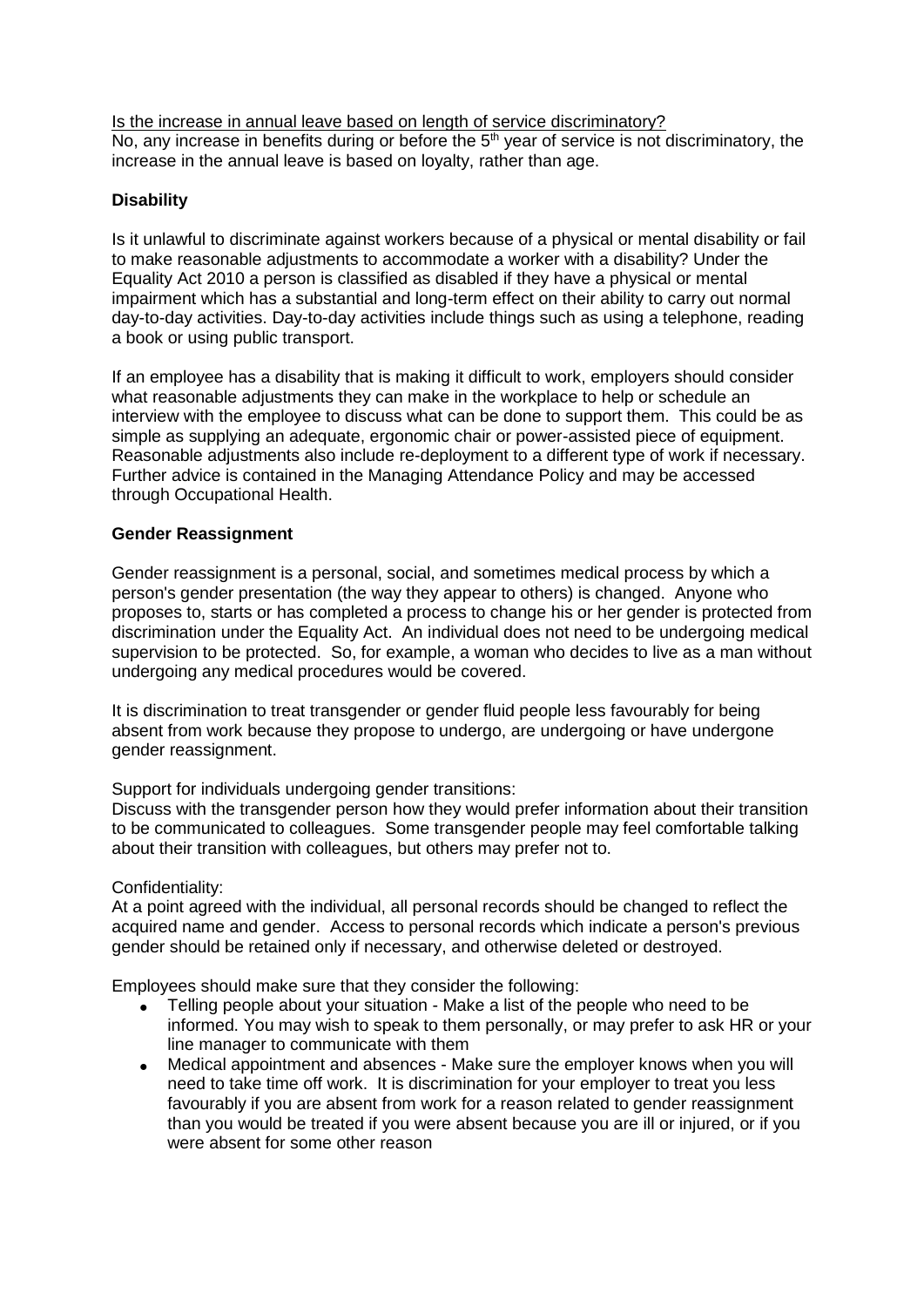- Changing everything into your new identity **-** You will need to change your name on your email address, company directories, records and work pass. Speak to the Headteacher at an early stage about how this should be managed.
- Further information can be found at **[gires](http://www.gires.org.uk/)**.**org**.**uk**

# **Marriage and Civil Partnerships**

Gay and lesbian couples are able to get married or register their civil partnership in England, Scotland and Wales, which gives many of the same rights as other married couples. Same sex couples who marry or register as civil partners have the same rights as other married couples in respect of employment rights.

The Equality Act protects employees who are married or in a civil partnership or marriage against discrimination.

# **Pregnancy and Maternity**

It is unlawful to discriminate, or treat employees unfavourably because of their pregnancy, or because they have given birth recently, are breastfeeding or on maternity leave. Discrimination happens when a woman is treated unfavourably because of her pregnancy, pregnancy-related illness or she exercises the right to statutory maternity leave. It is important to ensure that an employee absent from work is notified of any important information, such as restructures, changes to terms and conditions and organisational/management changes within the school.

#### **Race**

It is unlawful for an employer to discriminate against employees because of race which includes colour, nationality, ethnic or national origin.

In very limited circumstances, there are some jobs which can require that the job-holder is of a particular racial group. This is known as an 'occupational requirement'. One example is where the job-holder provides personal welfare services to a limited number of people and those services can most effectively be provided by a person of a particular racial group because of cultural needs and sensitivities.

# **Religion or Belief and Lack of Religion or Belief**

There is no specific list that sets out what religion or belief discrimination is. The law defines it as any religion, religious or philosophical belief. This includes all major religions, as well as less widely practised ones.

To be protected under the Equality Act, a philosophical belief must:

- be genuinely held
- be a belief and not an opinion or viewpoint, based on the present state of information available
- be a belief as to a weighty and substantial aspect of human life and behaviour
- attain a certain level of cogency, seriousness, cohesion and importance
- be worthy of respect in a democratic society, compatible with human dignity and not conflict with the fundamental rights of others.

Humanism and atheism are examples of philosophical beliefs.

Workers are also protected against discrimination if they do not hold a particular (or any) religion or belief.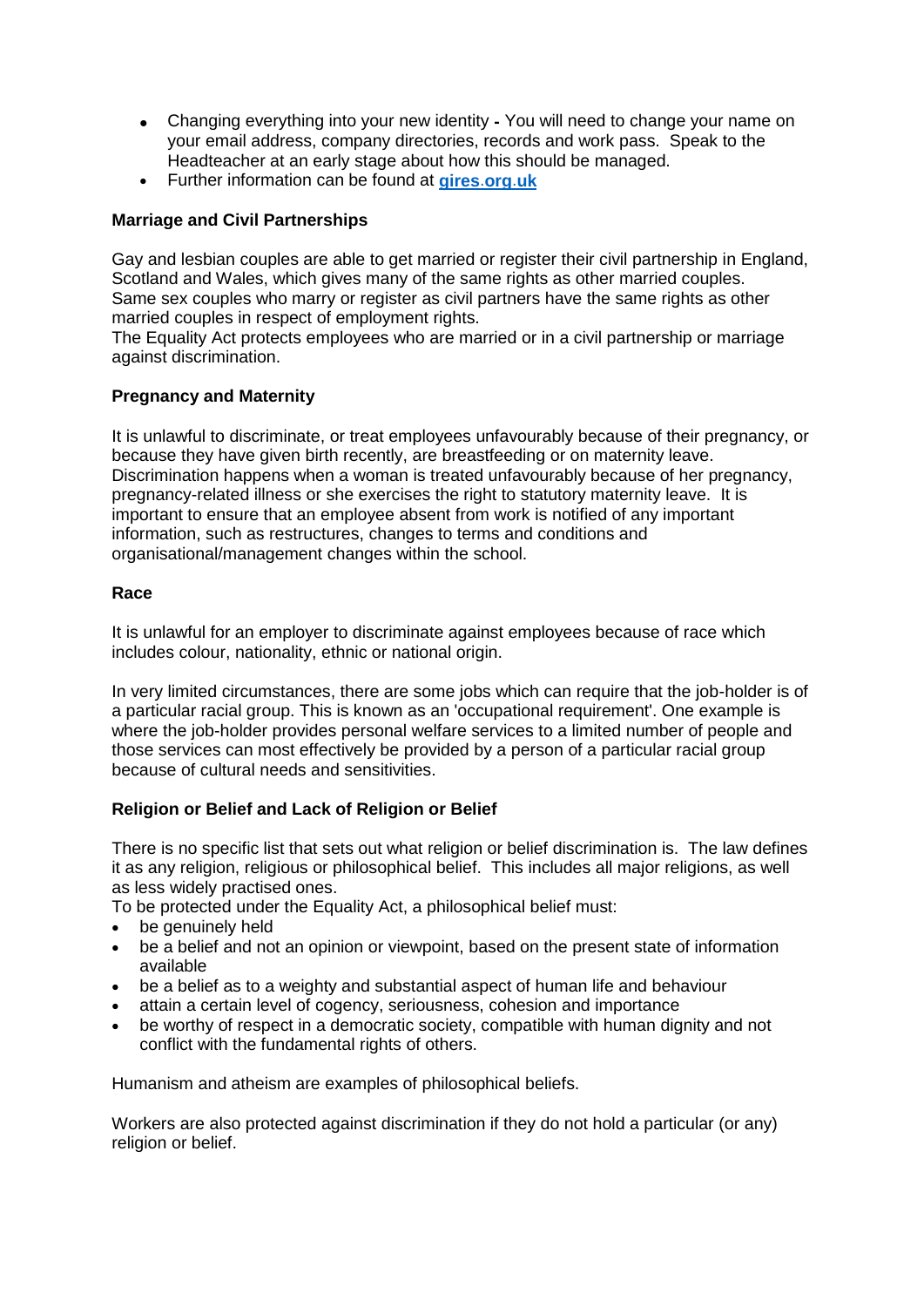Employers do not have to give workers time off or facilities for religious observance, but they should try to accommodate them whenever possible. For example, if a worker needs a prayer room and there is a suitable room available then a worker could be allowed to use it, providing it does not disrupt others or affect their ability to carry out their work properly. Many employers find that being sensitive to the cultural and religious needs of their employees makes good business sense. This can mean making provisions for:

- flexible working
- religious holidays and time off to observe festivals and ceremonies
- prayer rooms with appropriate hygiene facilities
- dietary requirements in staff canteens and restaurants
- dress requirements.

At Voluntary Controlled (VC) and foundation schools, when appointing a Headteacher the governing body may take into account any candidate's suitability and ability to preserve and develop the religious character of the school. The Headteacher may also be a reserved teacher. VC and foundation schools must include reserved teachers where the number of teaching staff is more than two. Reserved teachers are selected according to their competence to teach RE according to the school's faith and are specifically appointed to do so. This may include the Headteacher. The number of reserved teachers must not exceed one-fifth of the teaching staff (including the Headteacher). Where there are 8 teachers, the maximum number of reserved teachers would be two. Reserved teachers must not be appointed unless the governors are satisfied that they are suitable and competent to give RE.

Voluntary Aided (VA), independent, academies and free schools with a religious character may apply religious criteria in recruitment, remuneration and promotion. Religious criteria may not be applied to other non-teaching posts in a VA school unless there is a genuine occupational requirement, e.g., a member of staff who gives pastoral care to pupils.

#### **Sex**

It is unlawful to discriminate against workers because of their sex, e.g. paying women less than men for carrying out the same role. In very limited circumstances, there are some jobs which can require that the job-holder is a man or a woman. This is known as an 'occupational requirement'. The list of occupational requirements is restricted and very rare.

#### **Sexual Orientation**

An employer should protect employees from discrimination on grounds of the sexual orientation.

Sexual orientation is defined as:

- orientation towards people of the same sex
- orientation towards people of the opposite sex
- orientation towards people of the same sex and the opposite sex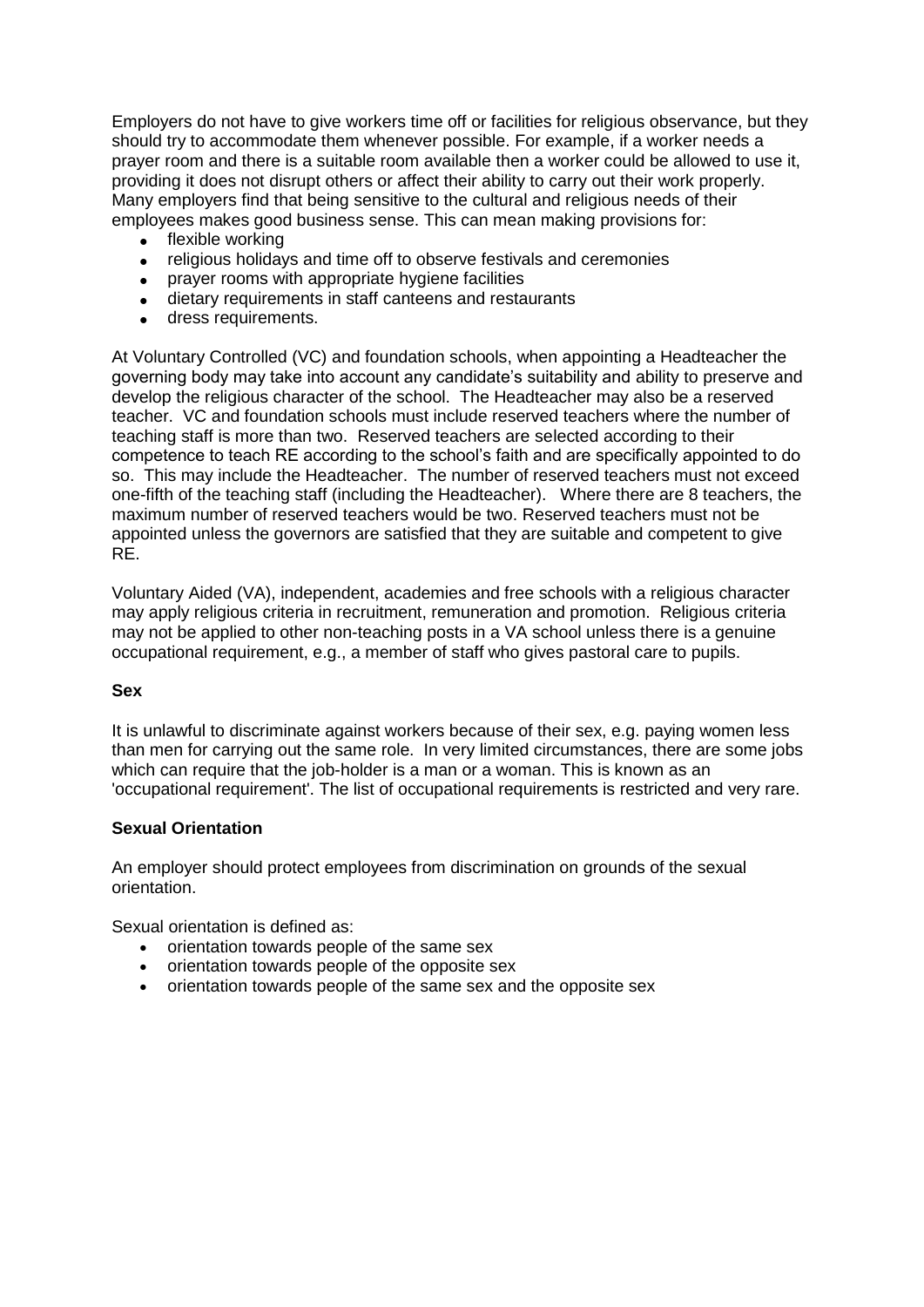# **ADDITIONAL PROTECTIONS APPLY TO THE FOLLOWING**:

# **Equal Pay**

An employer must give equal treatment in the terms and conditions of their employment contract if staff are employed on:

- $\bullet$  Like work work which is the same or broadly similar
- Work rated as equivalent under job evaluation
- Work found to be of equal value

The **Fixed Term Employees (Prevention of Less Favourable Treatment) Regulations 2002** aim to ensure employees on a fixed term contract are treated no less favourably when compared with permanent employees.

The **Part Time Workers (Prevention of Less Favourable Treatment) Regulations 2000** aim to ensure that part-time workers receive the same rate of pay as an equivalent full time member of staff; additionally, they should not be excluded from training and should receive holiday pay pro rata to an equivalent full time employee.

The **Rehabilitation of Offenders Act 1974**. Under this Act, many ex-offenders are given certain employment rights if their convictions become 'spent'. The DBS Code of Practice and the Rehabilitation of Offenders Act states that employers are not allowed to discriminate against employees with a criminal background and must treat applicants fairly. Recruitment decisions should therefore be based on whether the criminal information presented is relevant to the job the applicant will be carrying out.

**Trade Union Membership**. In accordance with the Trade Union and Labour Relations (Consolidation) Act 1992, this Act provides protection from discrimination either because of membership or non-membership of a trade union.

#### **TYPES OF DISCRIMINATION**

#### **Direct discrimination**

Direct discrimination occurs if an employer treats a person less favourably on the grounds of a person's protected characteristic compared to a person who does not have that protected characteristic. There may be rare instances during recruitment where a genuine occupational requirement is acceptable.

#### **Direct discrimination - associative discrimination**

Associative discrimination is direct discrimination against someone because of their association with another person who possesses a protected characteristic.

#### **Direct discrimination - perceived discrimination**

Perceived discrimination is direct discrimination against a person because others think they possess a particular protected characteristic. It applies even if the person does not actually possess that characteristic but is perceived by others to do so.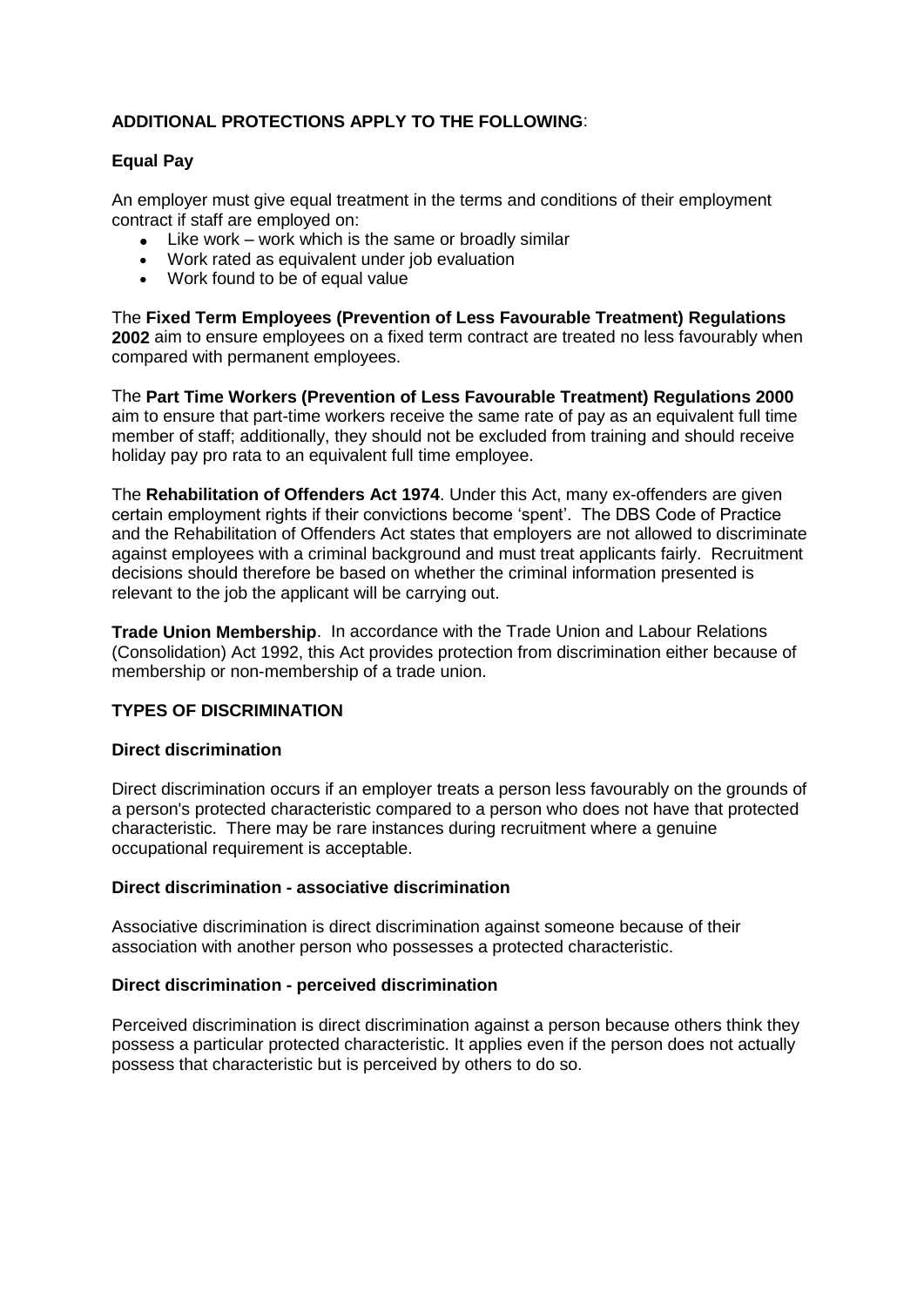#### **Indirect discrimination**

Indirect discrimination is where a criterion or practice is applied to everyone, but particularly disadvantages people who share a protected characteristic.

#### **Harassment**

Harassment is behaviour deemed offensive by the recipient and occurs when, for a reason which relates to a protected characteristic, another person engages in unwanted conduct which may be physical, verbal or non-verbal and which violates the person's dignity or creates an intimidating, hostile, degrading, humiliating or offensive environment for that person. It is the effect of the conduct rather than the perpetrator's intentions that define whether the behaviour constitutes harassment. Employees can raise a complaint against behaviour that they find offensive even if it is not directed at them. Complainants need not possess the relevant protected characteristics themselves. Employees are also protected from harassment because of perception and association.

#### **Victimisation**

Victimisation has a specific meaning in discrimination law. It does not just mean singling someone out. Victimisation makes it unlawful for one person to treat another less favourably than others because they made or supported a discrimination complaint or raised a discrimination grievance or because they are suspected of doing so.

An employee is not protected if they have maliciously made or supported an untrue complaint. However, it is sufficient if the employee believes that the victim has done, or intends to do any of the things listed above.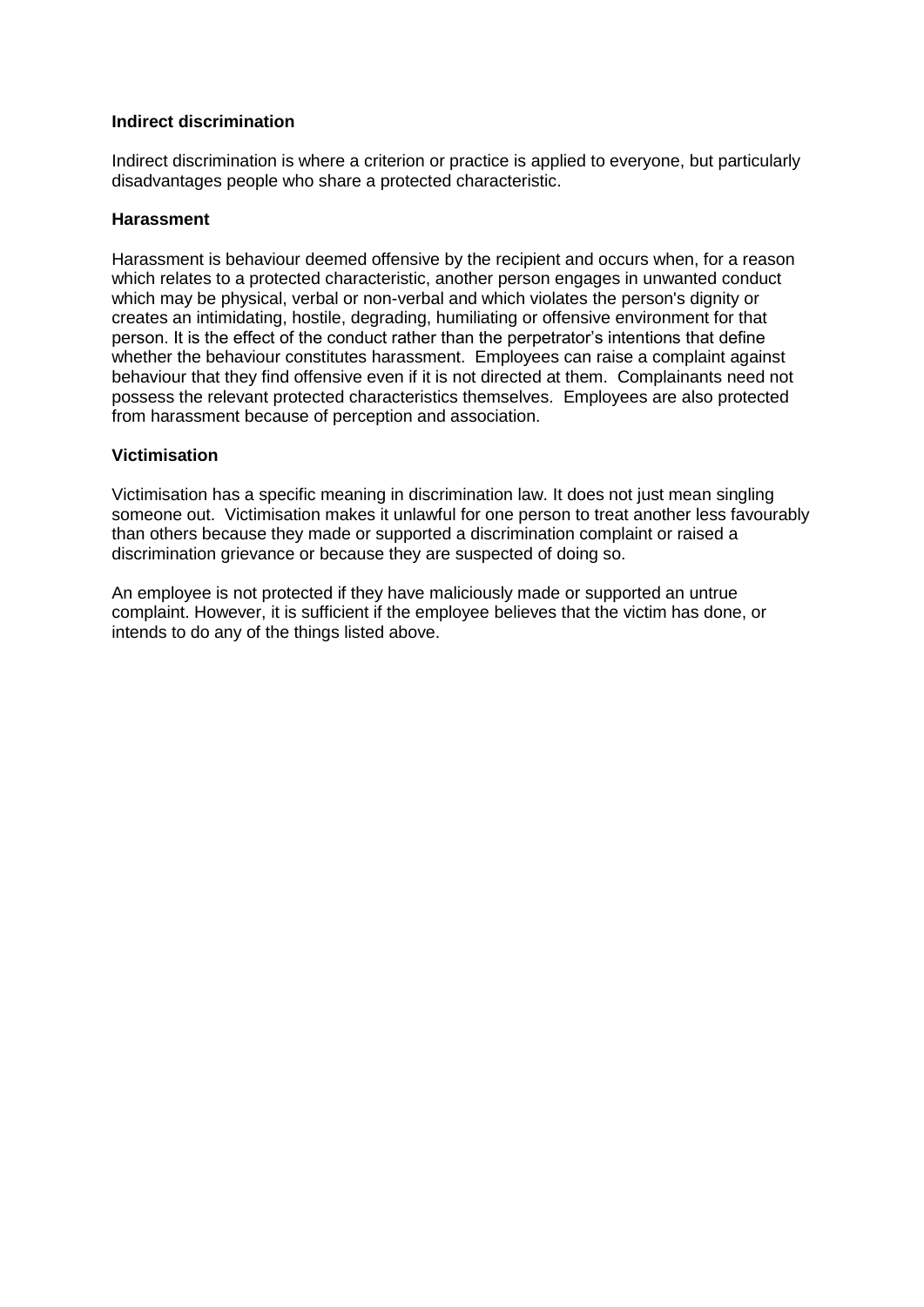# **HATE CRIME REPORTING PROTOCOL**

The recommended protocol to follow when dealing with reports of racist or other hate crime incidents is as follows:

#### **[1. The procedure](http://staff.shropshire.gov.uk/policies-and-guidance/hr-and-payroll/hate-crime-reporting-protocol/)**

In principle, the procedure for investigating accusations of racist or other hate crime incidents should be similar to the procedure which is used for dealing with complaints. For example, all reports of incidents should be handled courteously, helpfully and promptly. Following the Stephen Lawrence enquiry, hate crime is an offence where the victim, or any other person, perceives it to be motivated by prejudice or hate.

#### **[2. Timescales](http://staff.shropshire.gov.uk/policies-and-guidance/hr-and-payroll/hate-crime-reporting-protocol/)**

Timescales for responding to an incident are the same as those for complaints:

- an acknowledgement or final response is sent within 5 working days
- a reply is sent within 20 working days, or the person reporting the incident is given an explanation of the delay

Whereas it might be appropriate for some complaints to be dealt with informally, all reports of racist or other hate crime incidents should be dealt with on a formal basis.

#### **[3. Responsibilities](http://staff.shropshire.gov.uk/policies-and-guidance/hr-and-payroll/hate-crime-reporting-protocol/)**

The person who sees, or is first made aware of, the incident should record the details, including the name, telephone number and address of the person reporting the incident. This person should report the incident at once to their Headteacher. The Headteacher will have overall responsibility for the investigation of the incident and will decide who should lead this. It is also the responsibility of the Headteacher to inform the Police when necessary.

#### **[4. Referencing](http://staff.shropshire.gov.uk/policies-and-guidance/hr-and-payroll/hate-crime-reporting-protocol/)**

In order to ensure that incidents are not double counted, the Headteacher should allocate a reference number to the incident - incorporating:

- an incremental reference number indicating total number of incidents within the school
- the month and year

For example: School Name, Ref no. 1, Feb 2016

#### **[5. Complainant is unsatisfied with response](http://staff.shropshire.gov.uk/policies-and-guidance/hr-and-payroll/hate-crime-reporting-protocol/)**

If the complainant is not satisfied with the response then, as with complaints, this can be reviewed by the Governing Body to ensure that an appropriate investigation has been carried out. (For cross Trust staff, the Trust should undertake this function).

#### **[6. Reports via the website](http://staff.shropshire.gov.uk/policies-and-guidance/hr-and-payroll/hate-crime-reporting-protocol/)**

Incidents which are reported on the Shropshire Council website will be passed on to the Diversity Officer in the first instance, who will then forward them to the appropriate Headteacher.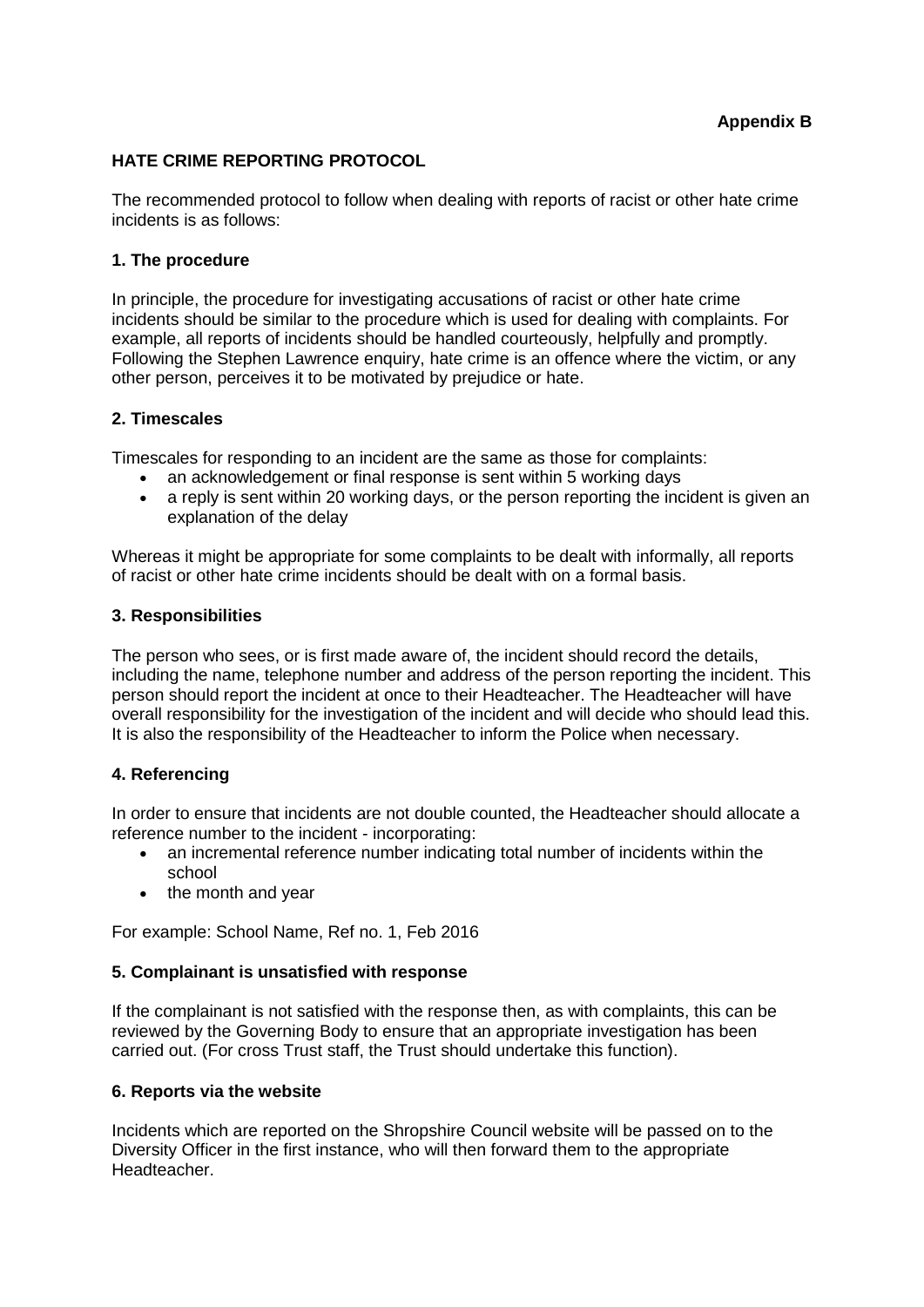If a report is received via the Shropshire Council Website from an employee regarding the behaviour of another employee, this will be treated within the **[grievance procedure](http://staff.shropshire.gov.uk/policies-and-guidance/hr-and-payroll/grievance-policy-and-procedure/)** guidelines.

<https://www.shropshire.gov.uk/crime-and-criminal-justice/report-a-hate-crime/> <https://www.shropshire.gov.uk/media/1541542/Hate-crime-reporting-form.pdf>